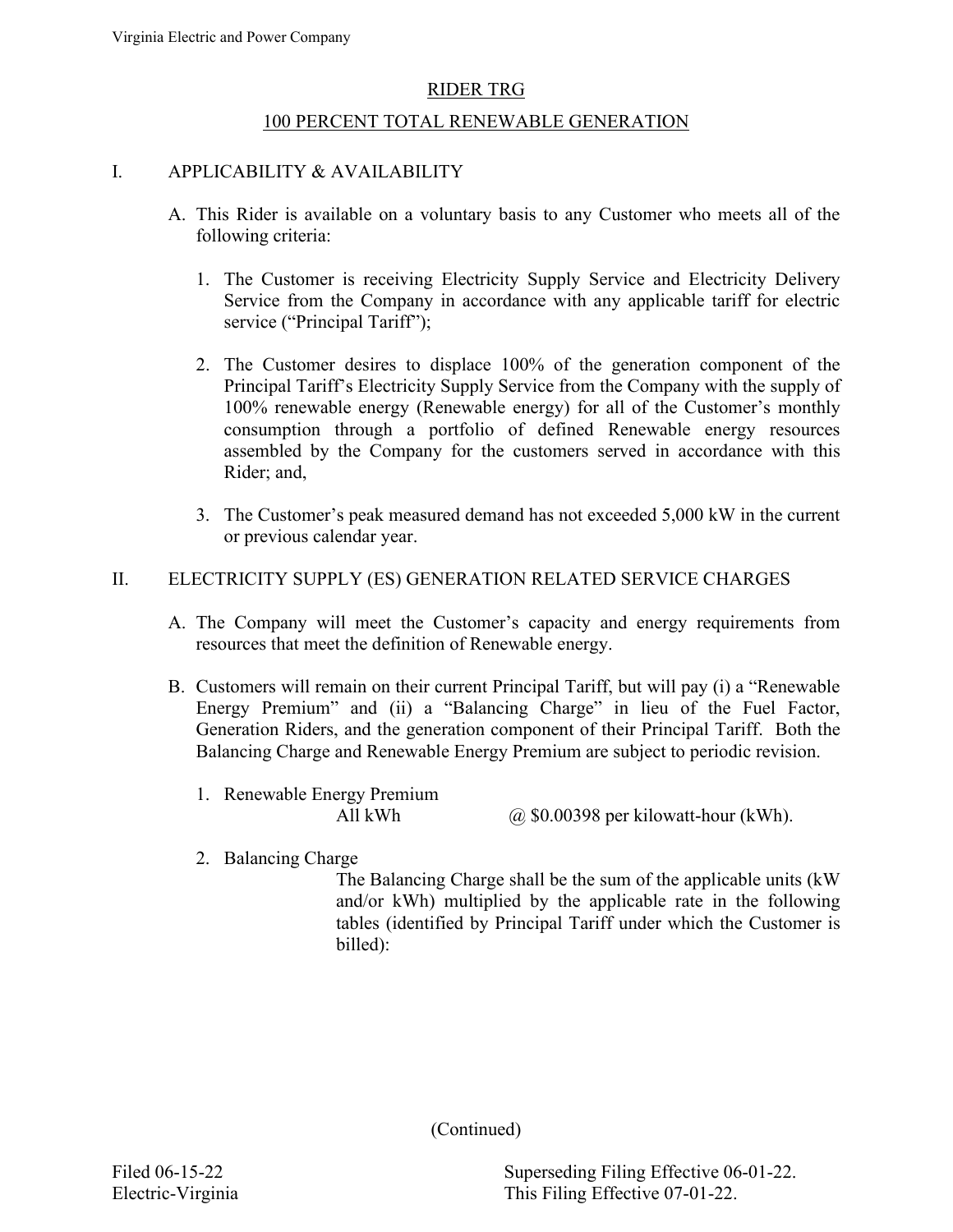## 100 PERCENT TOTAL RENEWABLE GENERATION

| <b>Rate Schedule</b> | Block                  |      | Energy per kWh<br>On-Peak<br>June - September<br>(Summer) |      | Energy per kWh<br>Off-Peak<br>June - September<br>(Summer) |    | Energy per kWh<br>On-Peak<br>October - May<br>(Base) |     | Energy per kWh<br>Off-Peak<br>October - May<br>(Base) |    | Demand per kW<br>On-Peak<br>(Summer) | Demand per kW<br>Off-Peak<br>June - September June - September<br>(Summer) |   | Demand per kW<br>On-Peak<br>October - May<br>(Base) | Demand per kW<br>Off-Peak<br>October - May<br>(Base) | Generation<br>Adjustment<br>Demand | Contract<br>Demand<br>Charge |
|----------------------|------------------------|------|-----------------------------------------------------------|------|------------------------------------------------------------|----|------------------------------------------------------|-----|-------------------------------------------------------|----|--------------------------------------|----------------------------------------------------------------------------|---|-----------------------------------------------------|------------------------------------------------------|------------------------------------|------------------------------|
|                      |                        |      |                                                           |      |                                                            |    |                                                      |     |                                                       |    |                                      |                                                                            |   |                                                     |                                                      |                                    |                              |
| Schedule 1           | First 800 kWh          |      | $0.089766$ \$                                             |      | $0.089766$ \$                                              |    | $0.089766$ \$                                        |     | 0.089766                                              |    |                                      |                                                                            |   |                                                     |                                                      |                                    |                              |
|                      | Over 800 kWh           |      | $0.107970$ \$                                             |      | $0.107970$ \$                                              |    | $0.081775$ \$                                        |     | 0.081775                                              |    |                                      |                                                                            |   |                                                     |                                                      |                                    |                              |
|                      |                        |      |                                                           |      |                                                            |    |                                                      |     |                                                       |    |                                      |                                                                            |   |                                                     |                                                      |                                    |                              |
| Schedule 1P          |                        | S.   | 0.084308                                                  | l\$  | 0.056604                                                   | Ŝ. | $0.084308$ \$                                        |     | 0.056604                                              | -Ś | 2.531                                |                                                                            | Ŝ | 2.980                                               |                                                      |                                    |                              |
|                      |                        |      |                                                           |      |                                                            |    |                                                      |     |                                                       |    |                                      |                                                                            |   |                                                     |                                                      |                                    |                              |
| Schedule 1S          |                        | Ŝ.   | 0.092658                                                  | I\$  | 0.057967                                                   |    | $0.092658$ \$                                        |     | $0.057967$ \$                                         |    | 2.483                                |                                                                            |   | 2.859                                               |                                                      |                                    |                              |
|                      |                        |      |                                                           |      |                                                            |    |                                                      |     |                                                       |    |                                      |                                                                            |   |                                                     |                                                      |                                    |                              |
| Schedule 1T          |                        | . \$ | 0.120571                                                  | I \$ | 0.071246                                                   |    | 0.120571                                             |     | 0.071246                                              |    |                                      |                                                                            |   |                                                     |                                                      |                                    |                              |
|                      |                        |      |                                                           |      |                                                            |    |                                                      |     |                                                       |    |                                      |                                                                            |   |                                                     |                                                      |                                    |                              |
| Schedule 1W          |                        | . Ś  | 0.062629                                                  | -Ś   | 0.062629                                                   |    | 0.062629                                             |     | 0.062629                                              |    |                                      |                                                                            |   |                                                     |                                                      |                                    |                              |
|                      |                        |      |                                                           |      |                                                            |    |                                                      |     |                                                       |    |                                      |                                                                            |   |                                                     |                                                      |                                    |                              |
| Schedule DP-R        | See Rate Schedule DP-R |      |                                                           |      |                                                            |    |                                                      |     |                                                       |    |                                      |                                                                            |   |                                                     |                                                      |                                    |                              |
|                      |                        |      |                                                           |      |                                                            |    |                                                      |     |                                                       |    |                                      |                                                                            |   |                                                     |                                                      |                                    |                              |
| Schedule 25          | <b>Lighting Hours</b>  |      | 0.075684                                                  | . \$ | 0.075684                                                   |    | 0.075684                                             | l S | 0.075684                                              |    |                                      |                                                                            |   |                                                     |                                                      |                                    |                              |
|                      | Non-Lighting Hours     |      | 0.103592                                                  | Ŝ.   | 0.103592                                                   |    | 0.103592                                             |     | 0.103592                                              |    |                                      |                                                                            |   |                                                     |                                                      |                                    |                              |
|                      |                        |      |                                                           |      |                                                            |    |                                                      |     |                                                       |    |                                      |                                                                            |   |                                                     |                                                      |                                    |                              |
| Schedule 29          |                        |      | $0.073705$ \$                                             |      | $0.073705$ \$                                              |    | $0.073705$ \$                                        |     | 0.073705                                              |    |                                      |                                                                            |   |                                                     |                                                      |                                    |                              |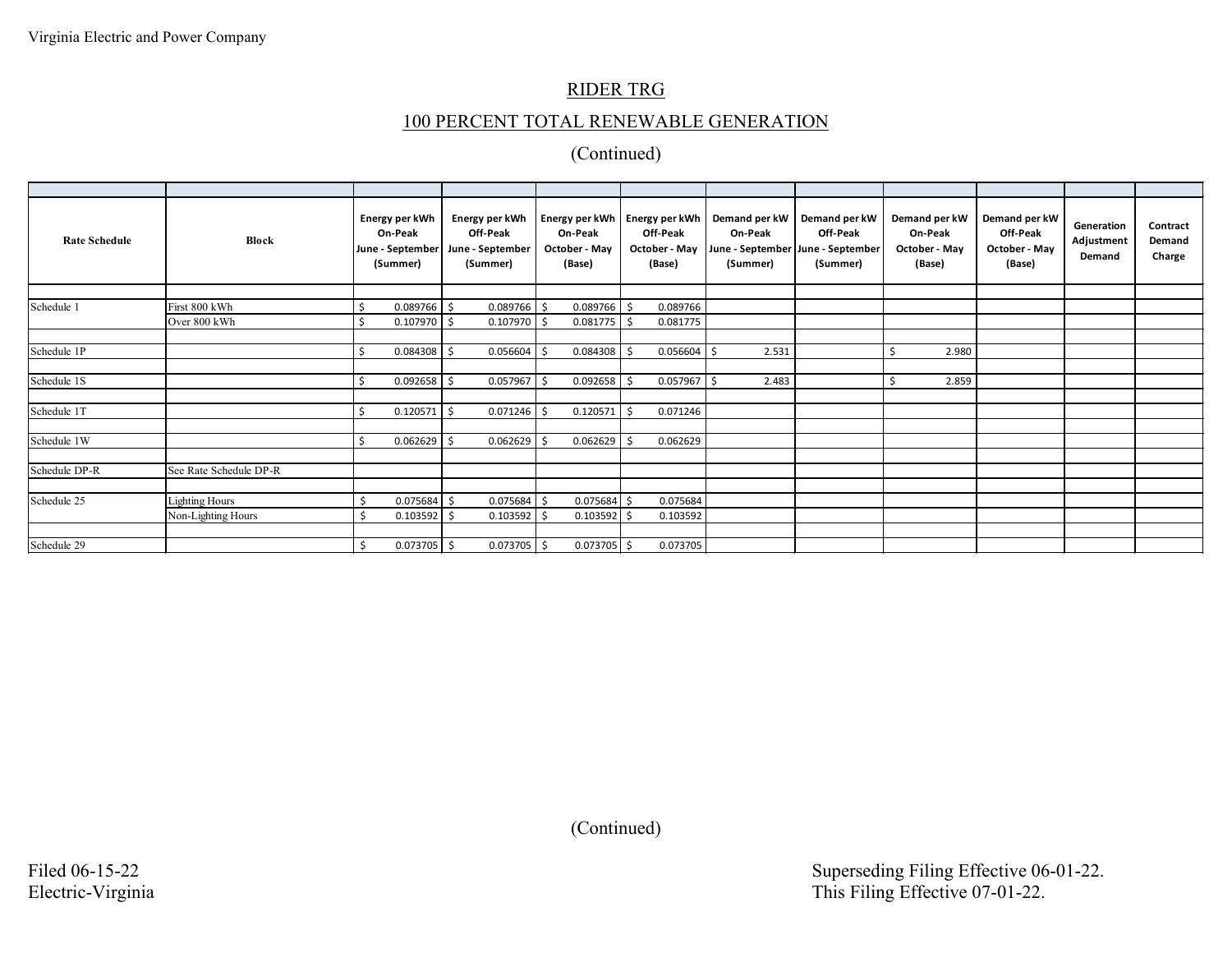### 100 PERCENT TOTAL RENEWABLE GENERATION

### (Continued)

| <b>Rate Schedule</b>         | <b>Block</b>                |         | Energy per kWh<br>On-Peak<br>June - September<br>(Summer) |              | Energy per kWh<br>Off-Peak<br>June - September<br>(Summer) |              | Energy per kWh<br>On-Peak<br>October - May<br>(Base) |          | Energy per kWh<br>Off-Peak<br>October - May<br>(Base) |     | Demand per kW<br>On-Peak<br>(Summer) | Demand per kW<br>Off-Peak<br>June - September   June - September<br>(Summer) |    | Demand per kW<br>On-Peak<br>October - May<br>(Base) | Demand per kW<br>Off-Peak<br>October - May<br>(Base) |               | Generation<br>Adjustment<br>Demand | Contract<br>Demand<br>Charge |
|------------------------------|-----------------------------|---------|-----------------------------------------------------------|--------------|------------------------------------------------------------|--------------|------------------------------------------------------|----------|-------------------------------------------------------|-----|--------------------------------------|------------------------------------------------------------------------------|----|-----------------------------------------------------|------------------------------------------------------|---------------|------------------------------------|------------------------------|
|                              |                             |         |                                                           |              |                                                            |              |                                                      |          |                                                       |     |                                      |                                                                              |    |                                                     |                                                      |               |                                    |                              |
| Schedule GS-1                | First 1,400 ES kWh          | Ś       | 0.084042                                                  | $\mathsf{S}$ | $0.084042$ \$                                              |              | $0.084042$ \$                                        |          | 0.084042                                              |     |                                      |                                                                              |    |                                                     |                                                      |               |                                    |                              |
|                              | Next 1,400 ES kWh           | $\zeta$ | $0.095653$ \$                                             |              | $0.095653$ \$                                              |              | $0.071984$ \$                                        |          | 0.071984                                              |     |                                      |                                                                              |    |                                                     |                                                      |               |                                    |                              |
|                              |                             |         |                                                           |              |                                                            |              |                                                      |          |                                                       |     |                                      |                                                                              |    |                                                     |                                                      |               |                                    |                              |
| Schedule DP-1                | See Rate Schedule DP-1      |         |                                                           |              |                                                            |              |                                                      |          |                                                       |     |                                      |                                                                              |    |                                                     |                                                      |               |                                    |                              |
| Schedule GS-2                |                             |         |                                                           |              |                                                            |              |                                                      |          |                                                       |     |                                      |                                                                              |    |                                                     |                                                      |               |                                    |                              |
| Non-Demand                   |                             | Ś       | 0.090309                                                  | S.           | 0.090309                                                   | \$           | 0.083742                                             | \$       | 0.083742                                              |     |                                      |                                                                              |    |                                                     |                                                      |               |                                    |                              |
|                              |                             |         |                                                           |              |                                                            |              |                                                      |          |                                                       |     |                                      |                                                                              |    |                                                     |                                                      |               |                                    |                              |
| Schedule GS-2 Demand         | Each kW Demand              |         |                                                           |              |                                                            |              |                                                      |          |                                                       | Ś   | $1.932$ \$                           | 1.932                                                                        | Ŝ. | $0.621$ \$                                          | 0.621                                                |               |                                    |                              |
| $(Rider < 50\%$ Load Factor) | First 150 kWh per kW        | Ś       | 0.093603                                                  | -\$          | 0.093603                                                   | Ŝ.           | 0.093603                                             | S.       | 0.093603                                              |     |                                      |                                                                              |    |                                                     |                                                      |               |                                    |                              |
|                              | Next 150 kWh per kW         | Ś       | 0.075096                                                  | Ŝ.           | 0.075096                                                   |              | 0.075096                                             | -Ś       | 0.075096                                              |     |                                      |                                                                              |    |                                                     |                                                      |               |                                    |                              |
|                              | Next 150 kWh per kW         | \$      | 0.061699                                                  | l s          | $0.061699$ \$                                              |              | $0.061699$ \$                                        |          | 0.061699                                              |     |                                      |                                                                              |    |                                                     |                                                      |               |                                    |                              |
|                              | Additional kWh              | Ś       | 0.053974                                                  | Ŝ.           | 0.053974                                                   | \$           | 0.053974                                             | <b>S</b> | 0.053974                                              |     |                                      |                                                                              |    |                                                     |                                                      |               |                                    |                              |
|                              |                             |         |                                                           |              |                                                            |              |                                                      |          |                                                       |     |                                      |                                                                              |    |                                                     |                                                      |               |                                    |                              |
| Schedule GS-2 Demand         | Each kW Demand              |         |                                                           |              |                                                            |              |                                                      |          |                                                       |     | 6.496                                | 6.496<br>Ŝ                                                                   | -Ś | 5.185                                               | 5.185<br>ς                                           |               |                                    |                              |
| (Rider $> 50\%$ Load Factor) | First 150 kWh per kW        | Ś       | $0.080618$ \$                                             |              | $0.080618$ \$                                              |              | 0.080618                                             | - Ś      | 0.080618                                              |     |                                      |                                                                              |    |                                                     |                                                      |               |                                    |                              |
|                              | Next 150 kWh per kW         | Ŝ.      | 0.062111                                                  | Ŝ.           | 0.062111                                                   | $\mathsf{S}$ | $0.062111$ \$                                        |          | 0.062111                                              |     |                                      |                                                                              |    |                                                     |                                                      |               |                                    |                              |
|                              | Next 150 kWh per kW         | Ś       | 0.048714                                                  | -\$          | 0.048714                                                   | Ś.           | 0.048714                                             | -\$      | 0.048714                                              |     |                                      |                                                                              |    |                                                     |                                                      |               |                                    |                              |
|                              | Additional kWh              | $\zeta$ | 0.040989                                                  | \$           | 0.040989                                                   | \$           | 0.040989                                             | S.       | 0.040989                                              |     |                                      |                                                                              |    |                                                     |                                                      |               |                                    |                              |
|                              |                             |         |                                                           |              |                                                            |              |                                                      |          |                                                       |     |                                      |                                                                              |    |                                                     |                                                      |               |                                    |                              |
| Schedule GS-2T               |                             | Ś       | 0.071986                                                  | l \$         | $0.060593$ \$                                              |              | $0.071986$ \$                                        |          | 0.060593                                              | Ŝ.  | 6.764                                |                                                                              | Ś  | 3.832                                               |                                                      | \$            | (0.675)                            |                              |
| (Rider < 50% Load Factor)    |                             |         |                                                           |              |                                                            |              |                                                      |          |                                                       |     |                                      |                                                                              |    |                                                     |                                                      |               |                                    |                              |
|                              |                             |         |                                                           |              |                                                            |              |                                                      |          |                                                       |     |                                      |                                                                              |    |                                                     |                                                      |               |                                    |                              |
| Schedule GS-2T               |                             | Ś       | 0.059001                                                  | -\$          | $0.047608$ \$                                              |              | 0.059001                                             | -Ś       | 0.047608                                              |     | 11.328                               |                                                                              | Ś  | 8.396                                               |                                                      | <sup>\$</sup> | (0.675)                            |                              |
| (Rider $> 50\%$ Load Factor) |                             |         |                                                           |              |                                                            |              |                                                      |          |                                                       |     |                                      |                                                                              |    |                                                     |                                                      |               |                                    |                              |
|                              |                             |         |                                                           |              |                                                            |              |                                                      |          |                                                       |     |                                      |                                                                              |    |                                                     |                                                      |               |                                    |                              |
| Schedule DP-2                | See Rate Schedule DP-2      |         |                                                           |              |                                                            |              |                                                      |          |                                                       |     |                                      |                                                                              |    |                                                     |                                                      |               |                                    |                              |
|                              |                             |         |                                                           |              |                                                            |              |                                                      |          |                                                       |     |                                      |                                                                              |    |                                                     |                                                      |               |                                    |                              |
| Schedule GS-3                |                             | Ś       | 0.041990                                                  | l \$         | $0.040852$ \$                                              |              | $0.041990$ \$                                        |          | 0.040852                                              | Ŝ.  | $14.587$ \$                          | $4.777$ \$                                                                   |    | $14.587$ \$                                         | 4.777                                                | Ŝ.            | (0.588)                            |                              |
|                              |                             |         |                                                           |              |                                                            |              |                                                      |          |                                                       |     |                                      |                                                                              |    |                                                     |                                                      |               |                                    |                              |
| Schedule GS-4                | First 5,000 kW Demand       | $\zeta$ | 0.041990                                                  | \$           | 0.040852                                                   | Ŝ.           | 0.041990                                             | -Ś       | 0.040852                                              | Ŝ.  | 14.378                               | 4.704<br>Ŝ                                                                   | Ŝ. | 14.378                                              | 4.704<br>$\overline{\mathsf{S}}$                     | Ś.            | (0.375)                            |                              |
| (Primary)                    | <b>Additional kW Demand</b> | Ś       | 0.041990                                                  | Ŝ.           | 0.040852                                                   | Ŝ.           | 0.041990                                             | - Ś      | 0.040852                                              | Ŝ.  | 14.378                               | $4.704$ \$<br>Ŝ.                                                             |    | 14.378                                              | Ŝ.<br>4.704                                          | Ŝ.            | (0.281)                            |                              |
|                              |                             |         |                                                           |              |                                                            |              |                                                      |          |                                                       |     |                                      |                                                                              |    |                                                     |                                                      |               |                                    |                              |
| Schedule GS-4                | First 5,000 kW Demand       | Ŝ       | 0.041990                                                  | Ŝ.           | 0.040852                                                   | Ŝ.           | $0.041990$ \$                                        |          | 0.040852                                              | - Ś | $14.008$ \$                          | $4.599$ \$                                                                   |    | 14.008                                              | ۱s<br>4.599                                          | -Ś            | (0.375)                            |                              |
| (Transmission)               | <b>Additional kW Demand</b> | Ś       | 0.041990                                                  | \$           | 0.040852                                                   | \$           | 0.041990                                             | \$       | 0.040852                                              | -\$ | $14.008$ \$                          | $4.599$ \$                                                                   |    | 14.008                                              | -\$<br>4.599                                         | -\$           | (0.281)                            |                              |

1. Add 200 kWh for each Electricity Supply kW of demand over 10 through 30 kW and add 100 kWh for each Electricity Supply kW of demand over 30 kW.

2. If the Electricity Supply kW of Demand is 1000 kW or more, add 210 kWh for each Electricity Supply kW of demand over 1000 kW.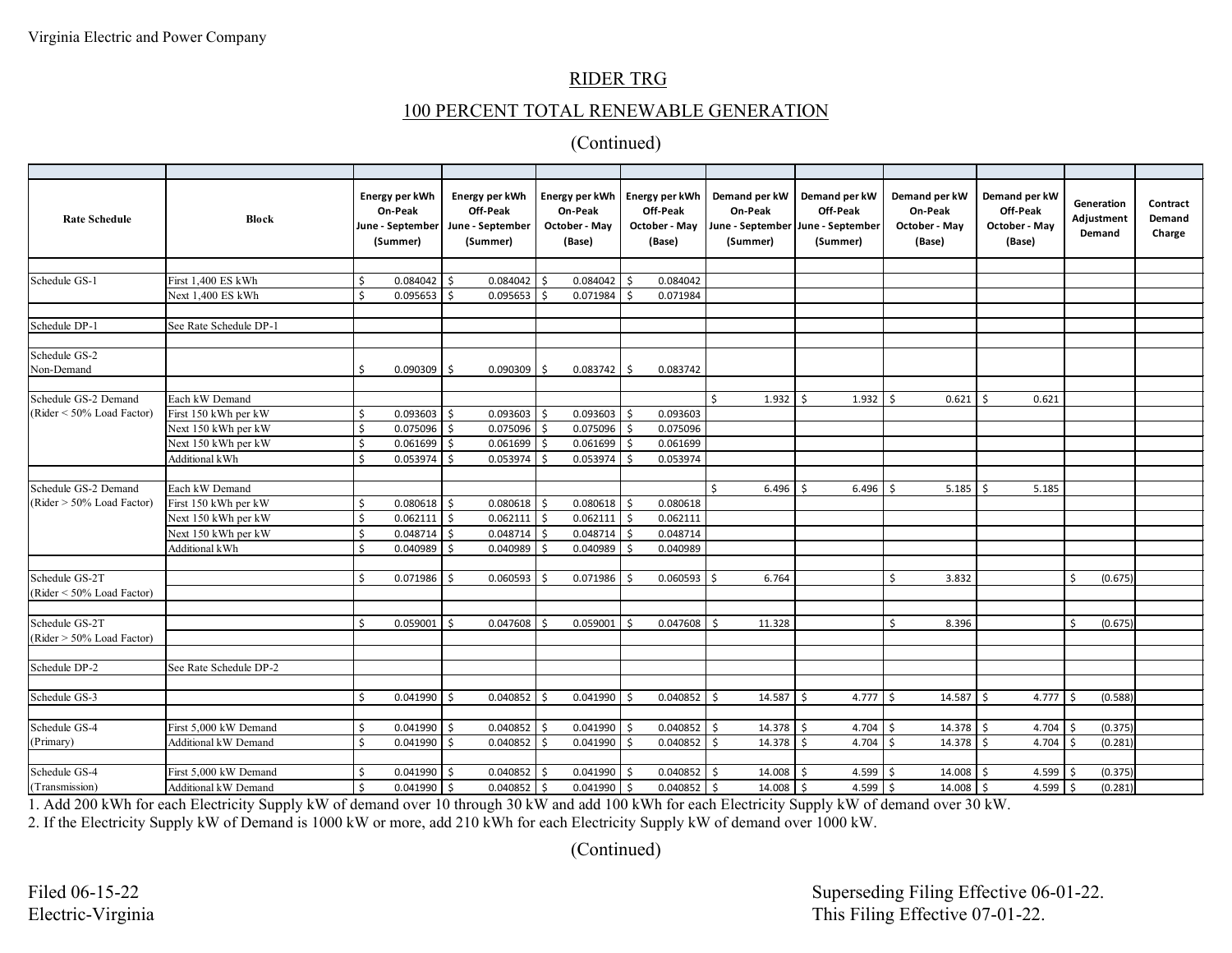# 100 PERCENT TOTAL RENEWABLE GENERATION

| <b>Rate Schedule</b> | <b>Block</b>                                     |          | Energy per kWh<br>On-Peak<br>June - September<br>(Summer) |          | Energy per kWh<br>Off-Peak<br>June - September<br>(Summer) |              | Energy per kWh Energy per kWh<br>On-Peak<br>October - May<br>(Base) |                     | Off-Peak<br>October - May June - September June - September<br>(Base) |   | Demand per kW   Demand per kW<br>On-Peak<br>(Summer) | Off-Peak<br>(Summer) |                           |    | Demand per kW<br>On-Peak<br>October - May<br>(Base) |      | Demand per kW<br>Off-Peak<br>October - May<br>(Base) |                    | Generation<br>Adjustment<br>Demand | Contract<br>Demand<br>Charge |
|----------------------|--------------------------------------------------|----------|-----------------------------------------------------------|----------|------------------------------------------------------------|--------------|---------------------------------------------------------------------|---------------------|-----------------------------------------------------------------------|---|------------------------------------------------------|----------------------|---------------------------|----|-----------------------------------------------------|------|------------------------------------------------------|--------------------|------------------------------------|------------------------------|
| Schedule 5           | 100 kW or Less of ES Demand                      |          |                                                           |          |                                                            |              |                                                                     |                     |                                                                       |   |                                                      |                      |                           |    |                                                     |      |                                                      |                    |                                    |                              |
|                      | All kW over 100 of ES Demand                     |          |                                                           |          |                                                            |              |                                                                     |                     |                                                                       | Ś | $2.580$ \$                                           |                      | $2.580$ \$                |    | 2.580                                               | ۱s   | 2.580                                                |                    |                                    |                              |
|                      |                                                  |          |                                                           |          |                                                            |              |                                                                     |                     |                                                                       |   |                                                      |                      |                           |    |                                                     |      |                                                      |                    |                                    |                              |
|                      | First $3,000$ ES kWh <sup>1</sup>                | Ś        | 0.101290                                                  | Ŝ.       | 0.101290                                                   | ۱s           | 0.101290                                                            | -\$                 | 0.101290                                                              |   |                                                      |                      |                           |    |                                                     |      |                                                      |                    |                                    |                              |
|                      | Excess over 3,000 ES kWh                         | Ś.       | 0.081945                                                  | Ŝ.       | 0.081945                                                   | I \$         | 0.081945                                                            | -\$                 | 0.081945                                                              |   |                                                      |                      |                           |    |                                                     |      |                                                      |                    |                                    |                              |
|                      |                                                  |          |                                                           |          |                                                            |              |                                                                     |                     |                                                                       |   |                                                      |                      |                           |    |                                                     |      |                                                      |                    |                                    |                              |
| Schedule 5C          | First 3,000 ES kWh                               | Ś        | 0.095900                                                  | Ŝ.       | 0.095900                                                   | l Ś          | 0.095900                                                            | l \$                | 0.095900                                                              |   |                                                      |                      |                           |    |                                                     |      |                                                      |                    |                                    |                              |
|                      | Excess over 3,000 ES kWh                         | \$       | 0.098202                                                  | S,       | 0.098202                                                   |              | 0.092752                                                            | S.                  | 0.092752                                                              |   |                                                      |                      |                           |    |                                                     |      |                                                      |                    |                                    |                              |
|                      |                                                  |          |                                                           |          |                                                            |              |                                                                     |                     |                                                                       |   |                                                      |                      |                           |    |                                                     |      |                                                      |                    |                                    |                              |
| Schedule 5P          |                                                  | Ś        | 0.072535                                                  | Ŝ.       | 0.061762                                                   |              | 0.072535                                                            | -Ś                  | $0.061762$ \$                                                         |   | 6.149                                                |                      |                           | Ŝ. | 3.724                                               |      |                                                      |                    |                                    |                              |
|                      |                                                  |          |                                                           |          |                                                            |              |                                                                     |                     |                                                                       |   |                                                      |                      |                           |    |                                                     |      |                                                      |                    |                                    |                              |
| Schedule 6           | All kW of ES Demand                              |          |                                                           |          |                                                            |              |                                                                     |                     |                                                                       | Ś | $9.937$ \$                                           |                      | $9.937$ \$                |    | $9.937$ \$                                          |      | 9.937                                                |                    |                                    |                              |
|                      | First 700 kW Demand                              |          |                                                           |          |                                                            |              |                                                                     |                     |                                                                       |   |                                                      |                      |                           |    |                                                     |      |                                                      | $\zeta$            | (0.982)                            |                              |
|                      | Next 4,300 kW Demand                             |          |                                                           |          |                                                            |              |                                                                     |                     |                                                                       |   |                                                      |                      |                           |    |                                                     |      |                                                      | -\$                | (0.784)                            |                              |
|                      | Additional kW Demand                             |          |                                                           |          |                                                            |              |                                                                     |                     |                                                                       |   |                                                      |                      |                           |    |                                                     |      |                                                      | $\dot{\mathsf{s}}$ | (0.675)                            |                              |
|                      |                                                  |          |                                                           |          |                                                            |              |                                                                     |                     |                                                                       |   |                                                      |                      |                           |    |                                                     |      |                                                      |                    |                                    |                              |
|                      | First 24,000 ES kWh                              | Ś        | 0.060595                                                  | \$       | 0.060595                                                   | l S          | 0.060595                                                            | $\ddot{\mathsf{S}}$ | 0.060595                                                              |   |                                                      |                      |                           |    |                                                     |      |                                                      |                    |                                    |                              |
|                      | Next 186,000 ES kWh <sup>2</sup>                 | Ś        | 0.053946                                                  | -Ś       | 0.053946                                                   |              | 0.053946                                                            | -\$                 | 0.053946                                                              |   |                                                      |                      |                           |    |                                                     |      |                                                      |                    |                                    |                              |
|                      | Additional ES kWh                                | Ŝ.       | 0.049695                                                  | -Ś       | 0.049695                                                   |              | 0.049695                                                            | $\zeta$             | 0.049695                                                              |   |                                                      |                      |                           |    |                                                     |      |                                                      |                    |                                    |                              |
|                      |                                                  |          |                                                           |          |                                                            |              |                                                                     |                     |                                                                       |   |                                                      |                      |                           |    |                                                     |      |                                                      |                    |                                    |                              |
| Schedule 6TS         | All kW of ES Demand                              |          |                                                           |          |                                                            |              |                                                                     |                     |                                                                       | Ś | $8.834$ \$                                           |                      | $8.834 \quad \frac{2}{5}$ |    | 8.834                                               | l \$ | 8.834                                                |                    |                                    |                              |
|                      |                                                  |          |                                                           |          |                                                            |              |                                                                     |                     |                                                                       |   |                                                      |                      |                           |    |                                                     |      |                                                      |                    |                                    |                              |
|                      | First 700 kW Demand                              |          |                                                           |          |                                                            |              |                                                                     |                     |                                                                       |   |                                                      |                      |                           |    |                                                     |      |                                                      | -\$                | (1.109)                            |                              |
|                      | Next 4,300 kW Demand                             |          |                                                           |          |                                                            |              |                                                                     |                     |                                                                       |   |                                                      |                      |                           |    |                                                     |      |                                                      | $\zeta$            | (0.887)                            |                              |
|                      | Additional kW Demand                             |          |                                                           |          |                                                            |              |                                                                     |                     |                                                                       |   |                                                      |                      |                           |    |                                                     |      |                                                      | \$                 | (0.762)                            |                              |
|                      |                                                  |          |                                                           |          |                                                            |              | 0.052865                                                            |                     |                                                                       |   |                                                      |                      |                           |    |                                                     |      |                                                      |                    |                                    |                              |
|                      | First 210 kWh per kW Demand<br>Additional ES kWh | Š.<br>Š. | 0.052865<br>0.049372                                      | Ś.<br>-Ś | 0.052865<br>0.049372                                       | l \$<br>l \$ | 0.049372                                                            | -\$<br>-\$          | 0.052865<br>0.049372                                                  |   |                                                      |                      |                           |    |                                                     |      |                                                      |                    |                                    |                              |
|                      |                                                  |          |                                                           |          |                                                            |              |                                                                     |                     |                                                                       |   |                                                      |                      |                           |    |                                                     |      |                                                      |                    |                                    |                              |
| Schedule 7           | All kW over 100 kW                               | Ś.       | $0.103021$ \$                                             |          | $0.103021$ \$                                              |              | 0.086540                                                            | \$                  | $0.086540$ \$                                                         |   | $2.400$ \$                                           |                      | $2.400 \div$              |    | $2.400$ \$                                          |      | 2.400                                                |                    |                                    |                              |
|                      |                                                  |          |                                                           |          |                                                            |              |                                                                     |                     |                                                                       |   |                                                      |                      |                           |    |                                                     |      |                                                      |                    |                                    |                              |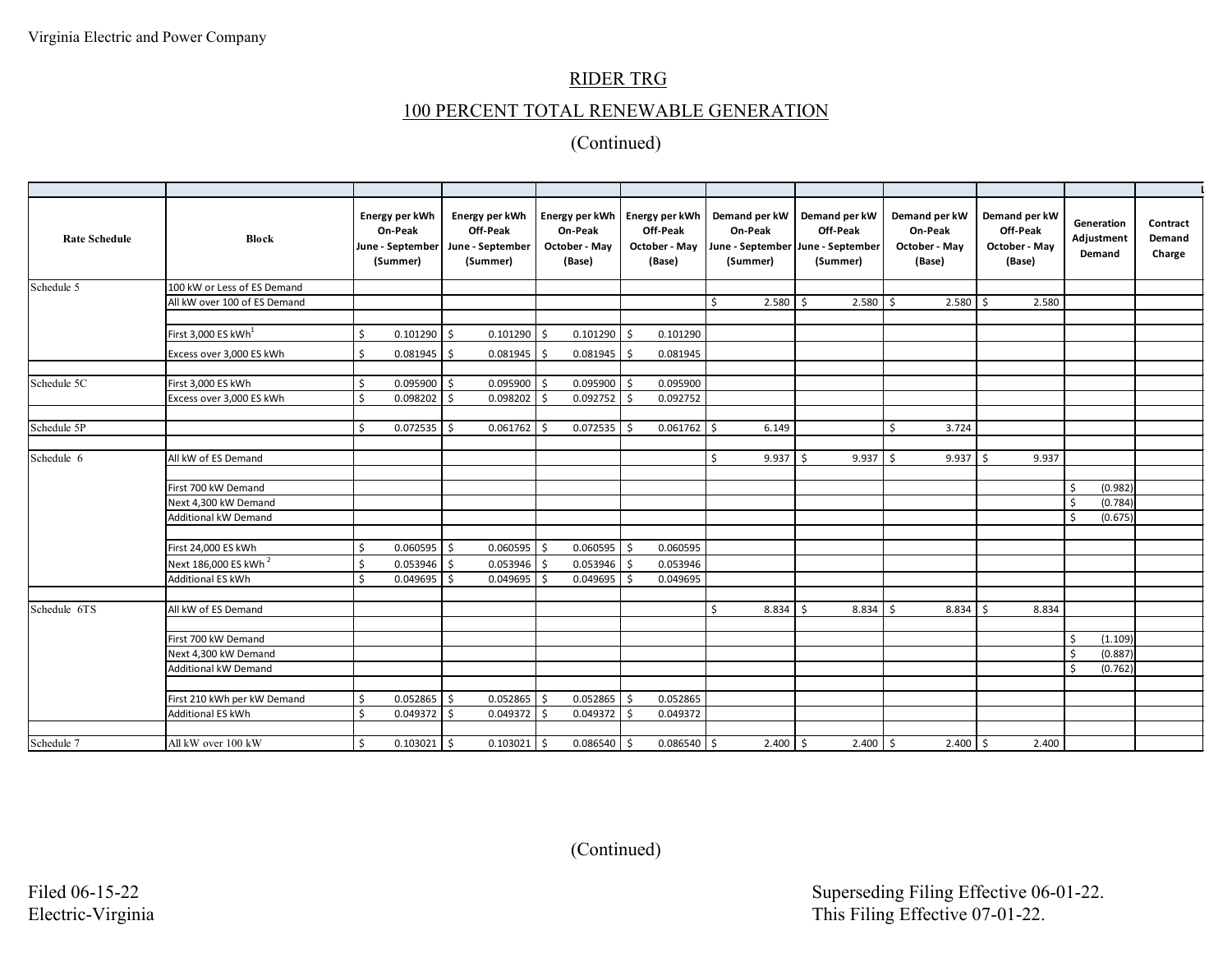# 100 PERCENT TOTAL RENEWABLE GENERATION

| <b>Rate Schedule</b> | <b>Block</b>                                                  | Energy per kWh<br>On-Peak<br>June - September<br>(Summer) | Energy per kWh<br>Off-Peak<br>June - September<br>(Summer) | On-Peak<br>October - May<br>(Base) | Energy per kWh   Energy per kWh  <br>Off-Peak<br>October - May<br>(Base) | On-Peak<br>(Summer)  | Demand per kW   Demand per kW<br>Off-Peak<br>June - September June - September<br>(Summer) | Demand per kW<br>On-Peak<br>October - May<br>(Base) | Demand per kW<br>Off-Peak<br>October - May<br>(Base) | Generation<br>Adjustment<br>Demand | Contract<br>Demand<br>Charge |
|----------------------|---------------------------------------------------------------|-----------------------------------------------------------|------------------------------------------------------------|------------------------------------|--------------------------------------------------------------------------|----------------------|--------------------------------------------------------------------------------------------|-----------------------------------------------------|------------------------------------------------------|------------------------------------|------------------------------|
|                      |                                                               |                                                           |                                                            |                                    |                                                                          |                      |                                                                                            |                                                     |                                                      |                                    |                              |
| Schedule 8           | Supplementary Service Billing Demand<br>Charge - Primary      |                                                           |                                                            |                                    |                                                                          | $10.265$ \$<br>Ŝ     | $10.265$ \$                                                                                | 10.265                                              | 10.265<br>S.                                         |                                    |                              |
|                      | Supplementary Service Billing Demand<br>Charge - Transmission |                                                           |                                                            |                                    |                                                                          | $10.000$ \$          | $10.000$ \$                                                                                | 10.000                                              | 10.000<br>\$                                         |                                    |                              |
|                      |                                                               |                                                           |                                                            |                                    |                                                                          |                      |                                                                                            |                                                     |                                                      |                                    |                              |
|                      | Supplementary Service Energy Charge -<br>On-Peak              | $0.048678$ \$<br>\$                                       | 0.048678                                                   | 0.048678<br>$\frac{1}{2}$          | 0.048678<br>-Ś                                                           |                      |                                                                                            |                                                     |                                                      |                                    |                              |
|                      | Supplementary Service Energy Charge -<br>Off-Peak             | 0.047540                                                  | 0.047540<br>Ŝ.                                             | 0.047540                           | 0.047540                                                                 |                      |                                                                                            |                                                     |                                                      |                                    |                              |
|                      |                                                               |                                                           |                                                            |                                    |                                                                          |                      |                                                                                            |                                                     |                                                      |                                    |                              |
|                      | <b>Standby Service Demand Charge</b>                          |                                                           |                                                            |                                    |                                                                          |                      |                                                                                            |                                                     |                                                      |                                    |                              |
|                      | Contract Available Hours: 175                                 |                                                           |                                                            |                                    |                                                                          | $0.493$ \$<br>Ś.     | $0.493$ \$                                                                                 | $0.493 \quad$ \$                                    | 0.493                                                |                                    |                              |
|                      | Contract Available Hours: 350                                 |                                                           |                                                            |                                    |                                                                          | $0.930 \, \, \},$    | $0.930$ \$                                                                                 | 0.930                                               | Ŝ.<br>0.930                                          |                                    |                              |
|                      | Contract Available Hours: 525                                 |                                                           |                                                            |                                    |                                                                          | 1.496<br>$\varsigma$ | 1.496<br>Ŝ.                                                                                | -\$<br>1.496                                        | \$<br>1.496                                          |                                    |                              |
|                      | Contract Available Hours: 700                                 |                                                           |                                                            |                                    |                                                                          | 1.997                | 1.997<br>ς.                                                                                | 1.997<br>-Ś                                         | Ŝ.<br>1.997                                          |                                    |                              |
|                      |                                                               |                                                           |                                                            |                                    |                                                                          |                      |                                                                                            |                                                     |                                                      |                                    |                              |
|                      | Maintenance Service Charge On-Peak                            | l \$<br>0.064083                                          | S.<br>0.064083                                             | 0.064083<br>Ŝ.                     | 0.064083<br>-Ś                                                           |                      |                                                                                            |                                                     |                                                      |                                    |                              |
|                      | Maintenance Service Charge Off-Peak                           | 0.062870<br>l \$                                          | 0.062870<br>S.                                             | 0.062870<br>Ŝ.                     | 0.062870                                                                 |                      |                                                                                            |                                                     |                                                      |                                    |                              |
|                      |                                                               |                                                           |                                                            |                                    |                                                                          |                      |                                                                                            |                                                     |                                                      |                                    |                              |
|                      | Standby Service Charge On-Peak                                | 0.056686 \$<br>Ŝ.                                         | 0.056686                                                   | 0.056686<br>- Ś                    | 0.056686                                                                 |                      |                                                                                            |                                                     |                                                      |                                    |                              |
|                      | Standby Service Charge Off-Peak                               | Ŝ.<br>$0.051132$ \$                                       | $0.051132$ \$                                              | 0.051132                           | 0.051132<br>Ŝ.                                                           |                      |                                                                                            |                                                     |                                                      |                                    |                              |
|                      |                                                               |                                                           |                                                            |                                    |                                                                          |                      |                                                                                            |                                                     |                                                      |                                    |                              |
|                      | First 5000 kW Demand                                          |                                                           |                                                            |                                    |                                                                          |                      |                                                                                            |                                                     |                                                      | (0.375)                            |                              |
|                      | <b>Additional kW Demand</b>                                   |                                                           |                                                            |                                    |                                                                          |                      |                                                                                            |                                                     |                                                      | (0.281)<br>Ŝ.                      |                              |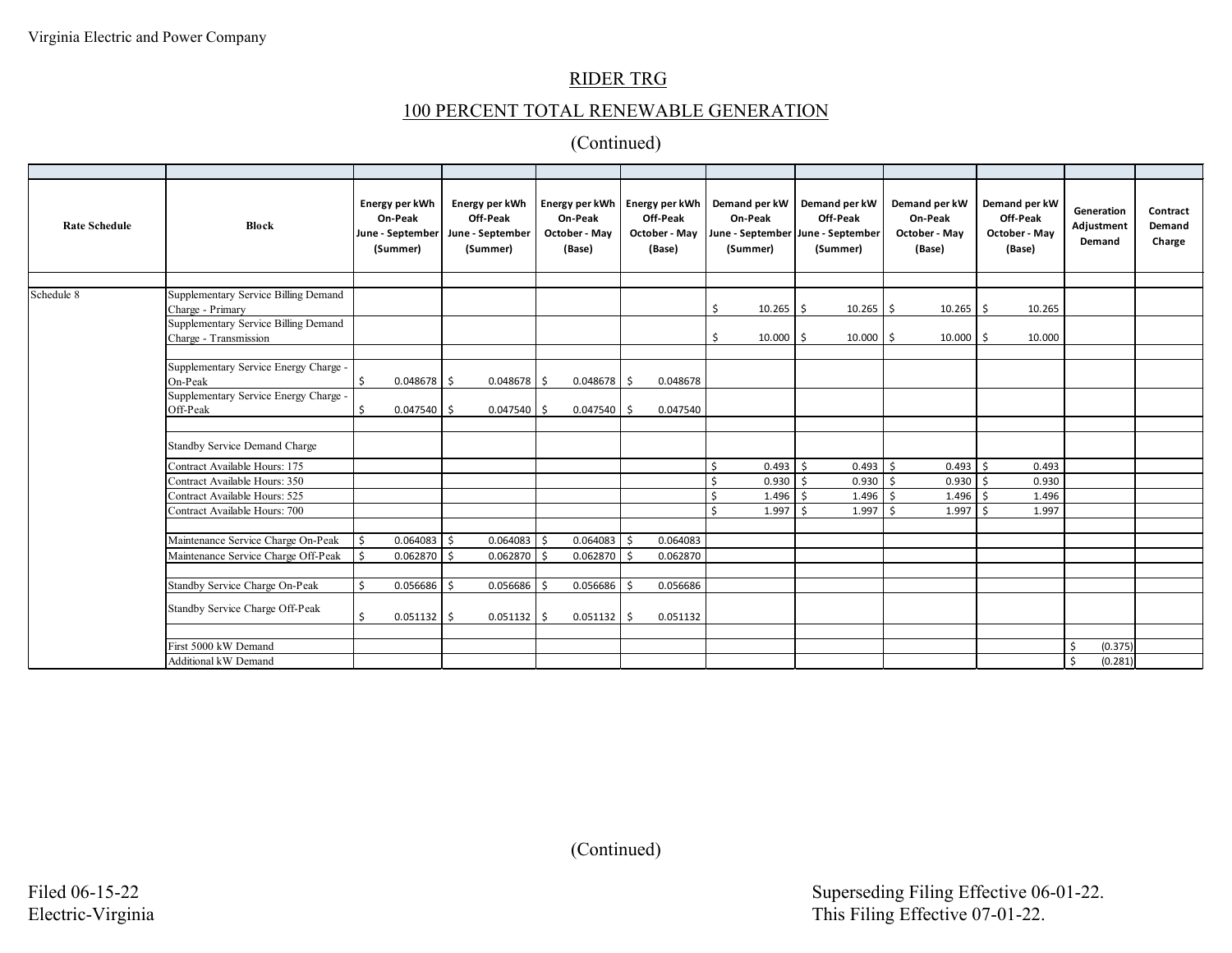# 100 PERCENT TOTAL RENEWABLE GENERATION

| <b>Rate Schedule</b>       | <b>Block</b>           | Energy per kWh<br>On-Peak<br>May - September<br>(Summer) | Energy per kWh<br>Off-Peak<br>May - September<br>(Summer) | On-Peak<br>October - April<br>(Base) | Energy per kWh   Energy per kWh  <br>Off-Peak<br>October - April<br>(Base) | Demand per kW<br>On-Peak<br>(Summer) | Demand per kW<br>Off-Peak<br>May - September   May - September<br>(Summer) | Demand per kW<br>On-Peak<br>October - April<br>(Base) | Demand per kW<br>Off-Peak<br>October - April<br>(Base) | Generation<br>Adjustment<br>Demand | Contract<br>Demand<br>Charge |
|----------------------------|------------------------|----------------------------------------------------------|-----------------------------------------------------------|--------------------------------------|----------------------------------------------------------------------------|--------------------------------------|----------------------------------------------------------------------------|-------------------------------------------------------|--------------------------------------------------------|------------------------------------|------------------------------|
|                            |                        |                                                          |                                                           |                                      |                                                                            |                                      |                                                                            |                                                       |                                                        |                                    |                              |
| Schedule 10                | All kW Contract Demand |                                                          |                                                           |                                      |                                                                            |                                      |                                                                            |                                                       |                                                        |                                    | \$<br><b>Contract</b>        |
| (Secondary)                |                        |                                                          |                                                           |                                      |                                                                            |                                      |                                                                            |                                                       |                                                        |                                    |                              |
|                            | All kW of Demand       |                                                          |                                                           |                                      |                                                                            |                                      |                                                                            |                                                       |                                                        | (0.588)                            |                              |
|                            |                        |                                                          |                                                           |                                      |                                                                            |                                      |                                                                            |                                                       |                                                        |                                    |                              |
|                            | A Day                  | 0.312512                                                 | l \$<br>0.113159                                          | $0.312512$ \$                        | 0.124102                                                                   |                                      |                                                                            |                                                       |                                                        |                                    |                              |
|                            | <b>B</b> Day           | 0.071550                                                 | 0.052196                                                  | 0.071550                             | 0.058671                                                                   |                                      |                                                                            |                                                       |                                                        |                                    |                              |
|                            | C Day                  | 0.058412                                                 | 0.049771                                                  | 0.066842                             | 0.058272                                                                   |                                      |                                                                            |                                                       |                                                        |                                    |                              |
|                            |                        |                                                          |                                                           |                                      |                                                                            |                                      |                                                                            |                                                       |                                                        |                                    |                              |
| Schedule 10                | All kW Contract Demand |                                                          |                                                           |                                      |                                                                            |                                      |                                                                            |                                                       |                                                        |                                    | Ŝ.                           |
| (Primary and Transmission) |                        |                                                          |                                                           |                                      |                                                                            |                                      |                                                                            |                                                       |                                                        |                                    |                              |
|                            | First 5,000 kW Demand  |                                                          |                                                           |                                      |                                                                            |                                      |                                                                            |                                                       |                                                        | (0.375)                            |                              |
|                            | Additional kW Demand   |                                                          |                                                           |                                      |                                                                            |                                      |                                                                            |                                                       |                                                        | (0.281)                            |                              |
|                            |                        |                                                          |                                                           |                                      |                                                                            |                                      |                                                                            |                                                       |                                                        |                                    |                              |
|                            | A Day                  | 0.311020                                                 | 0.111667                                                  | 0.311020                             | 0.122610                                                                   |                                      |                                                                            |                                                       |                                                        |                                    |                              |
|                            | <b>B</b> Day           | 0.070058                                                 | 0.050704                                                  | 0.070058                             | 0.057179                                                                   |                                      |                                                                            |                                                       |                                                        |                                    |                              |
|                            | C Day                  | $0.056920$ \$                                            | 0.048279                                                  | 0.065350                             | 0.056780                                                                   |                                      |                                                                            |                                                       |                                                        |                                    |                              |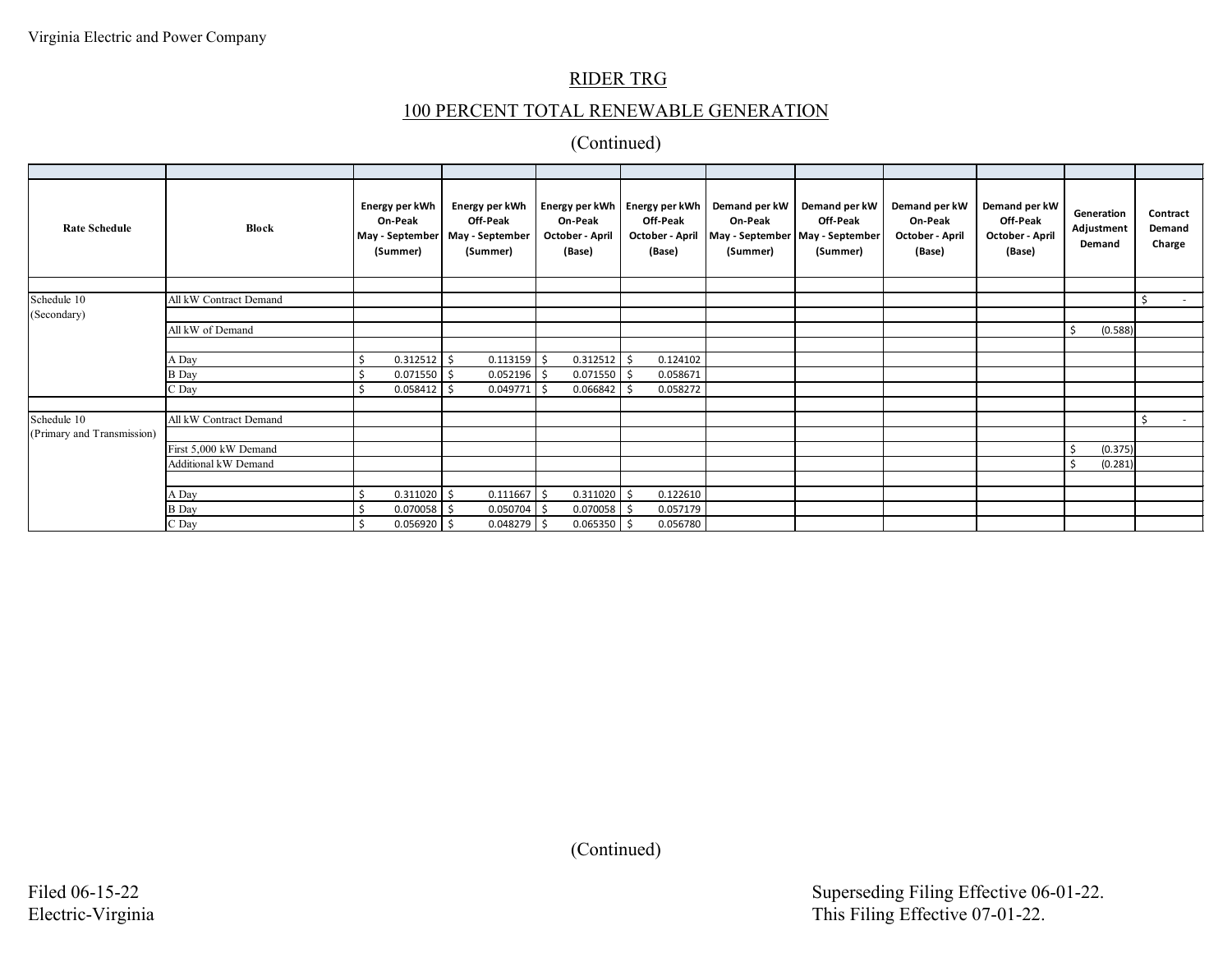## 100 PERCENT TOTAL RENEWABLE GENERATION

## (Continued)

| Rate Schedule 1EV         | Energy per kWh Energy per kWh |              |  |  |
|---------------------------|-------------------------------|--------------|--|--|
|                           | April 16 -                    | October 16 - |  |  |
|                           | October 15                    | April 15     |  |  |
| All On-Peak ES kWh        | 0.124711<br>S                 | 0.123686     |  |  |
| All Intermediate ES kWh   | 0.072750<br>S                 |              |  |  |
| All Off-Peak ES kWh       | 0.060248<br>S                 | 0.080864     |  |  |
| All Super Off-Peak ES kWh | 0.055082<br>S                 | 0.074996     |  |  |

| Rate Schedule EV          | Energy per kWh |
|---------------------------|----------------|
|                           |                |
| All On-Peak ES kWh        | 0.133287       |
| All Off-Peak ES kWh       | 0.076564<br>Я  |
| All Super Off-Peak ES kWh | \$<br>0.062684 |

| Rate Schedule 1G                        |               | Energy per kWh       | Energy per kWh       |  |  |  |
|-----------------------------------------|---------------|----------------------|----------------------|--|--|--|
|                                         |               | May 1 - September 30 | October 1 - April 30 |  |  |  |
| All On-Peak ES kWh                      |               | 0.190732             | 0.161340             |  |  |  |
| All Off-Peak ES kWh                     | <sup>\$</sup> | 0.071486             | 0.083160             |  |  |  |
| All Super Off-Peak ES kWh $\frac{1}{s}$ |               | 0.055035             | 0.079428             |  |  |  |

| Rate Schedule DP-R |                                     | Energy per kWh |                       |                                                       | Energy per kWh |          |
|--------------------|-------------------------------------|----------------|-----------------------|-------------------------------------------------------|----------------|----------|
|                    | April 16 - October 15               |                | October 16 - April 15 |                                                       |                |          |
|                    | $1 \text{ pm} - 7 \text{ pm}$       | $\mathcal{S}$  | 0.358676              |                                                       |                |          |
| A Day              | $10$ am - 1 pm $\&$<br>7 pm - 10 pm | \$             |                       | $0.110288\Big _{0.7}^{5}$ am - 11 am &<br>5 pm -10 pm | $\mathbf S$    | 0.405594 |
|                    | All Other Hours                     | \$             |                       | $0.071043$ All Other Hours                            | $\mathcal{S}$  | 0.115874 |
| B Day              | $10$ am $-10$ pm                    | $\mathcal{S}$  | 0.090364              | $5$ am - 11 am $\&$<br>$5 \text{ pm } -10 \text{ pm}$ | $\mathbf S$    | 0.143557 |
|                    | All Other Hours                     | $\mathcal{S}$  |                       | 0.063674 All Other Hours                              | $\mathcal{S}$  | 0.103203 |
| C Day              | $10$ am $-10$ pm                    | \$             | 0.071495              | 5 am - 11 am &<br>$5 \text{ pm } -10 \text{ pm}$      | $\mathcal{S}$  | 0.093789 |
|                    | All Other Hours                     | \$             |                       | $0.056923$ All Other Hours                            | $\mathcal{S}$  | 0.069485 |

Filed 06-15-22 Superseding Filing Effective 06-01-22. Electric-Virginia This Filing Effective 07-01-22.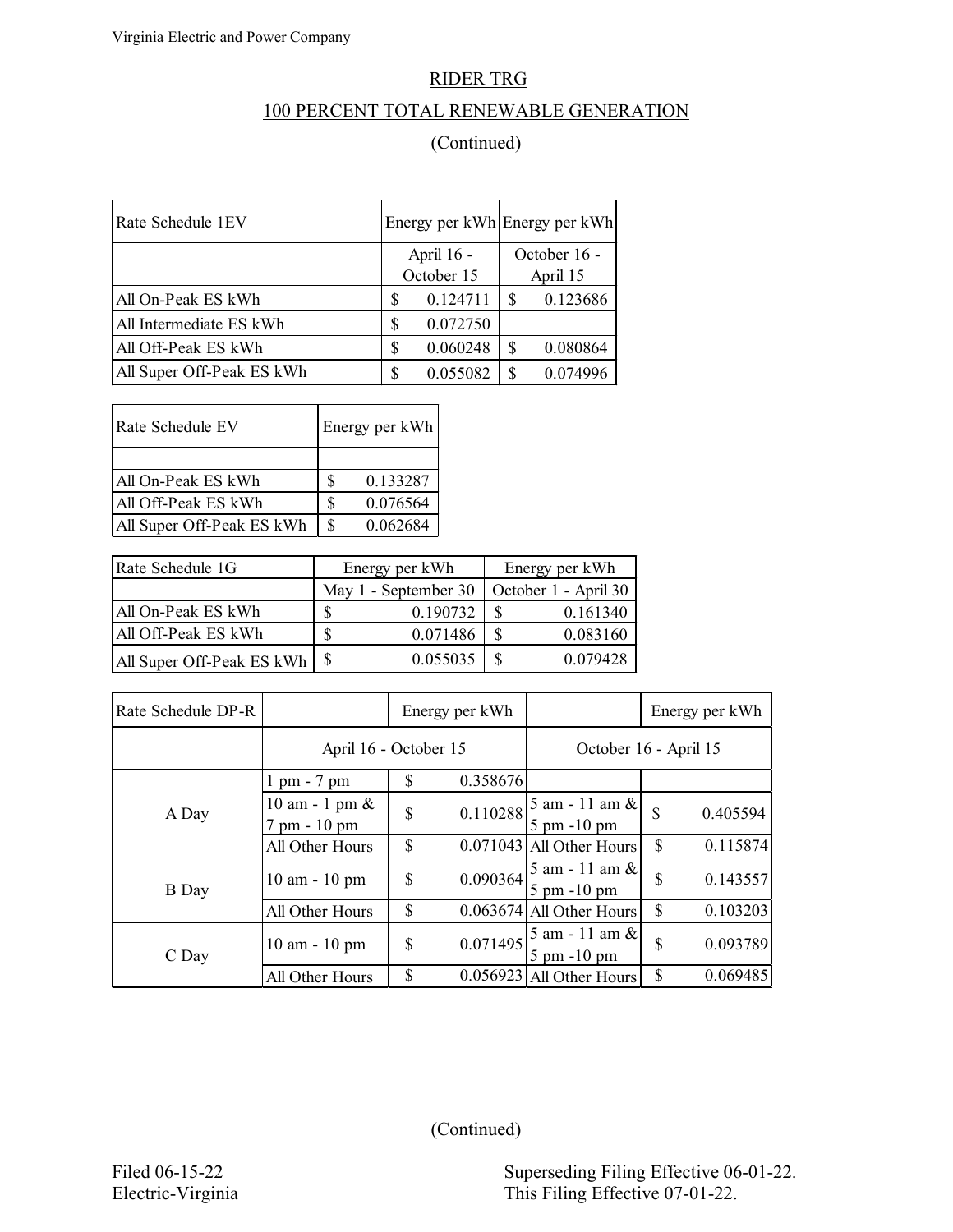### 100 PERCENT TOTAL RENEWABLE GENERATION

| Rate Schedule DP-1                   | Energy per kWh                |    |                       |                            |               | Energy per kWh |
|--------------------------------------|-------------------------------|----|-----------------------|----------------------------|---------------|----------------|
|                                      | April 16 - October 15         |    | October 16 - April 15 |                            |               |                |
|                                      | $1 \text{ pm} - 6 \text{ pm}$ | \$ | 0.122830              |                            |               |                |
|                                      | $10$ am - 1 pm $\&$           |    |                       | 5 am - 11 am $&$           |               |                |
| A Day                                | 6 pm - 10 pm                  | \$ |                       | 0.098979 5 pm -10 pm       | \$            | 0.148976       |
|                                      | All Other Hours               | \$ |                       | $0.066581$ All Other Hours | \$            | 0.110969       |
|                                      | $1 \text{ pm} - 6 \text{ pm}$ | \$ | 0.095334              |                            |               |                |
|                                      | $10$ am - 1 pm $\&$           |    |                       | $5$ am $-11$ am $\&$       |               |                |
| <b>B</b> Day                         | 6 pm - 10 pm                  | \$ |                       | $0.081775$ 5 pm -10 pm     | \$            | 0.117437       |
|                                      | All Other Hours               | \$ |                       | $0.058633$ All Other Hours | $\mathcal{S}$ | 0.086003       |
|                                      | $1 \text{ pm} - 6 \text{ pm}$ | \$ | 0.069346              |                            |               |                |
|                                      | $10$ am - 1 pm $\&$           |    |                       | 5 am - 11 am &             |               |                |
| C Day                                | 6 pm - 10 pm                  | \$ |                       | $0.065435$ 5 pm -10 pm     | \$            | 0.078668       |
|                                      | All Other Hours               | \$ |                       | $0.051351$ All Other Hours | \$            | 0.059737       |
| Critical Peak ES kWh   All CPP Hours |                               | \$ |                       | $0.458894$ All CPP Hours   | $\mathbb{S}$  | 0.458894       |

| Rate Schedule DP-2                   | Energy per kWh                |               |                       |                            | Energy per kWh |          |
|--------------------------------------|-------------------------------|---------------|-----------------------|----------------------------|----------------|----------|
|                                      | April 16 - October 15         |               | October 16 - April 15 |                            |                |          |
|                                      | $1 \text{ pm} - 6 \text{ pm}$ | \$            | 0.122074              |                            |                |          |
|                                      | $10$ am - 1 pm $\&$           |               |                       | $5$ am - 11 am $\&$        |                |          |
| A Day                                | 6 pm - 10 pm                  | \$            |                       | $0.097901$ 5 pm - 10 pm    | \$             | 0.149546 |
|                                      | All Other Hours               | $\mathcal{S}$ |                       | 0.065065 All Other Hours   | \$             | 0.110329 |
|                                      | $1 \text{ pm} - 6 \text{ pm}$ | $\mathbb{S}$  | 0.094206              |                            |                |          |
|                                      | $10$ am - 1 pm $\&$           |               |                       | 5 am - 11 am &             |                |          |
| <b>B</b> Day                         | 6 pm - 10 pm                  | \$            |                       | $0.080464$ 5 pm - 10 pm    | $\mathcal{S}$  | 0.117002 |
|                                      | All Other Hours               | \$            |                       | $0.057010$ All Other Hours | $\mathcal{S}$  | 0.084566 |
|                                      | $1 \text{ pm} - 6 \text{ pm}$ | \$            | 0.067868              |                            |                |          |
|                                      | $10$ am - 1 pm $\&$           |               |                       | $5$ am $-11$ am $\&$       |                |          |
| C Day                                | 6 pm - 10 pm                  | \$            |                       | $0.063904$ 5 pm - 10 pm    | $\mathcal{S}$  | 0.076999 |
|                                      | All Other Hours               | \$            |                       | 0.049630 All Other Hours   | $\mathcal{S}$  | 0.057466 |
| Critical Peak ES kWh   All CPP Hours |                               | \$            |                       | 0.458197 All CPP Hours     | $\mathcal{S}$  | 0.458197 |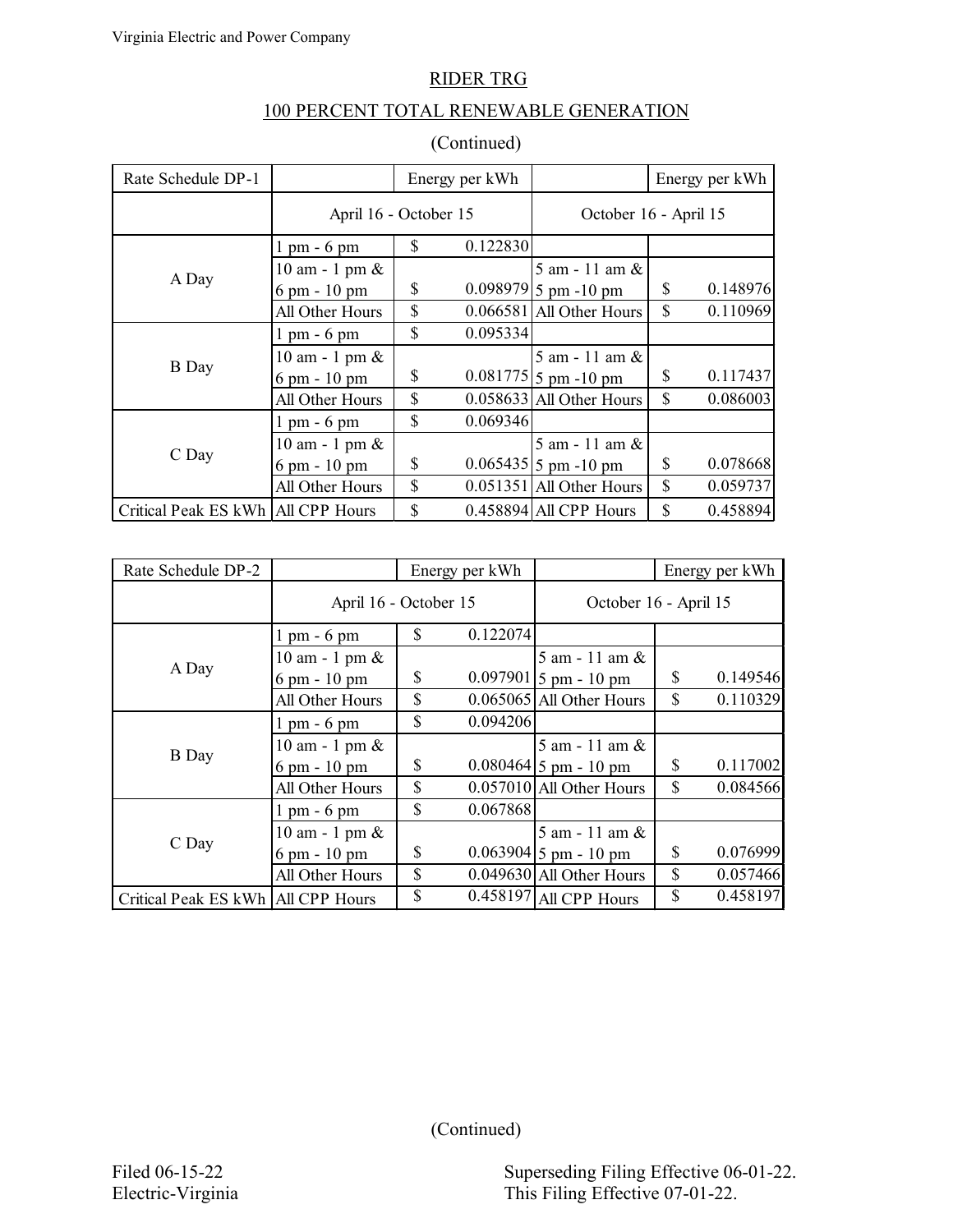## 100 PERCENT TOTAL RENEWABLE GENERATION

### (Continued)

Rate Schedule 24 - Solid State Outdoor Lighting

| Luminaire<br>Rate Tier | Monthly kWh<br>Operating<br>Range | Billed<br>Monthly<br>kWh | <b>Standard Basic or Standard</b><br>Premium LED Electricity<br>Supply Service Charge<br>Per Unit Per Month |
|------------------------|-----------------------------------|--------------------------|-------------------------------------------------------------------------------------------------------------|
| 1                      | $0 - 9$                           | 5                        | \$0.43                                                                                                      |
| 2                      | $10 - 19$                         | 15                       | \$1.30                                                                                                      |
| 3                      | $20 - 29$                         | 25                       | \$2.17                                                                                                      |
| $\overline{4}$         | $30 - 39$                         | 35                       | \$3.05                                                                                                      |
| 5                      | $40 - 49$                         | 45                       | \$3.91                                                                                                      |
| 6                      | $50 - 59$                         | 55                       | \$4.77                                                                                                      |
| 7                      | $60 - 69$                         | 65                       | \$5.63                                                                                                      |
| 8                      | $70 - 79$                         | 75                       | \$6.51                                                                                                      |
| 9                      | $80 - 89$                         | 85                       | \$7.37                                                                                                      |
| 10                     | $90 - 99$                         | 95                       | \$8.23                                                                                                      |

(Continued)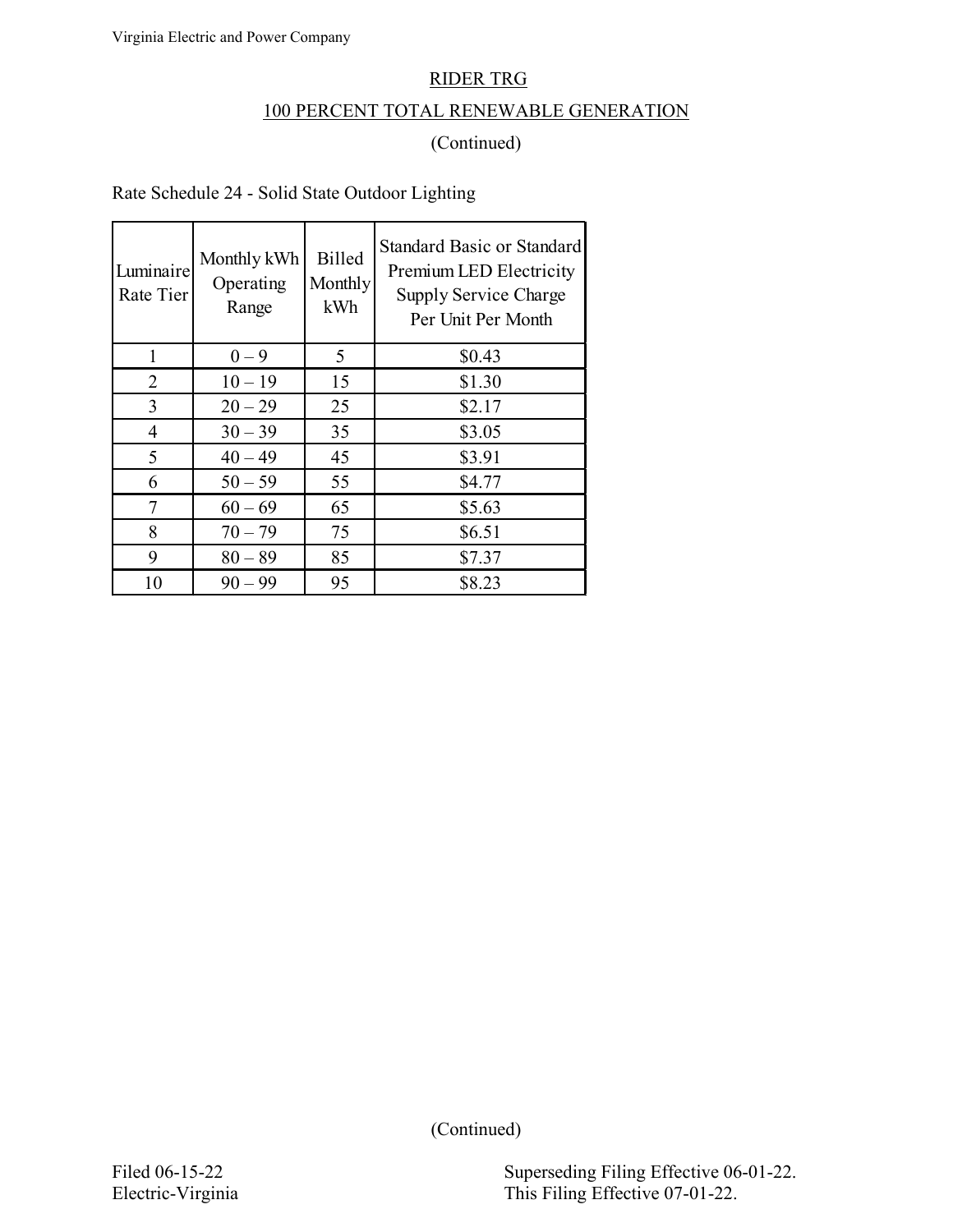### 100 PERCENT TOTAL RENEWABLE GENERATION

## (Continued)

Rate Schedule 27 - Outdoor Lighting

| Area Lighting Service -- Basic |           |         |            |
|--------------------------------|-----------|---------|------------|
|                                | Per Unit  |         |            |
|                                | Per Month |         |            |
|                                | Plus      |         |            |
| Approximate                    | Input     | Monthly | Generation |
| Lumens                         | Wattage   | kWh     | Charge     |
|                                |           |         |            |
| 5,000                          | 82        | 30      | \$2.55     |
| 8,000                          | 120       | 40      | \$3.40     |
| 14,000                         | 202       | 70      | \$5.94     |
| 23,000                         | 315       | 105     | \$8.92     |
| 42,000                         | \$13.57   |         |            |
| 127,000                        | 1,130     | 380     | \$32.27    |

| Area Lighting Service -- Premium |                  |                | <b>Generation Charge</b>   |  |                              |
|----------------------------------|------------------|----------------|----------------------------|--|------------------------------|
| <b>Fixtures</b>                  |                  |                | Per Unit Per Month         |  |                              |
| Approximate<br>Lumens            | Input<br>Wattage | Monthly<br>kWh | Non-<br>decorative<br>Pole |  | Decorative<br>Fluted<br>Pole |
| 5,000                            | 82               | 30             | \$2.55                     |  | \$2.55                       |
| 8,000                            | 120              | 40             | \$3.40                     |  | \$3.40                       |
| 14,000                           | 202              | 70             | \$5.94                     |  | \$5.94                       |
| 23,000                           | 315              | 105            | \$8.92                     |  | Not                          |
| 42,000                           | 490              | 160            | \$13.57                    |  | Available                    |

| Directional Lighting |         |         | <b>Generation Charges</b> |  |             |
|----------------------|---------|---------|---------------------------|--|-------------|
|                      |         |         | Per Unit Per Month        |  |             |
|                      |         |         |                           |  | Each        |
| Approximate          | Input   | Monthly | <b>First Unit</b>         |  | Added       |
| Lumens               | Wattage | kWh     | Per Pole                  |  | Unit on the |
|                      |         |         |                           |  | Same Pole   |
| 42,000               | 490     | 160     | \$13.57                   |  | \$13.57     |
| 127,000              | 1,130   | 380     | \$32.27                   |  | \$32.27     |

(Continued)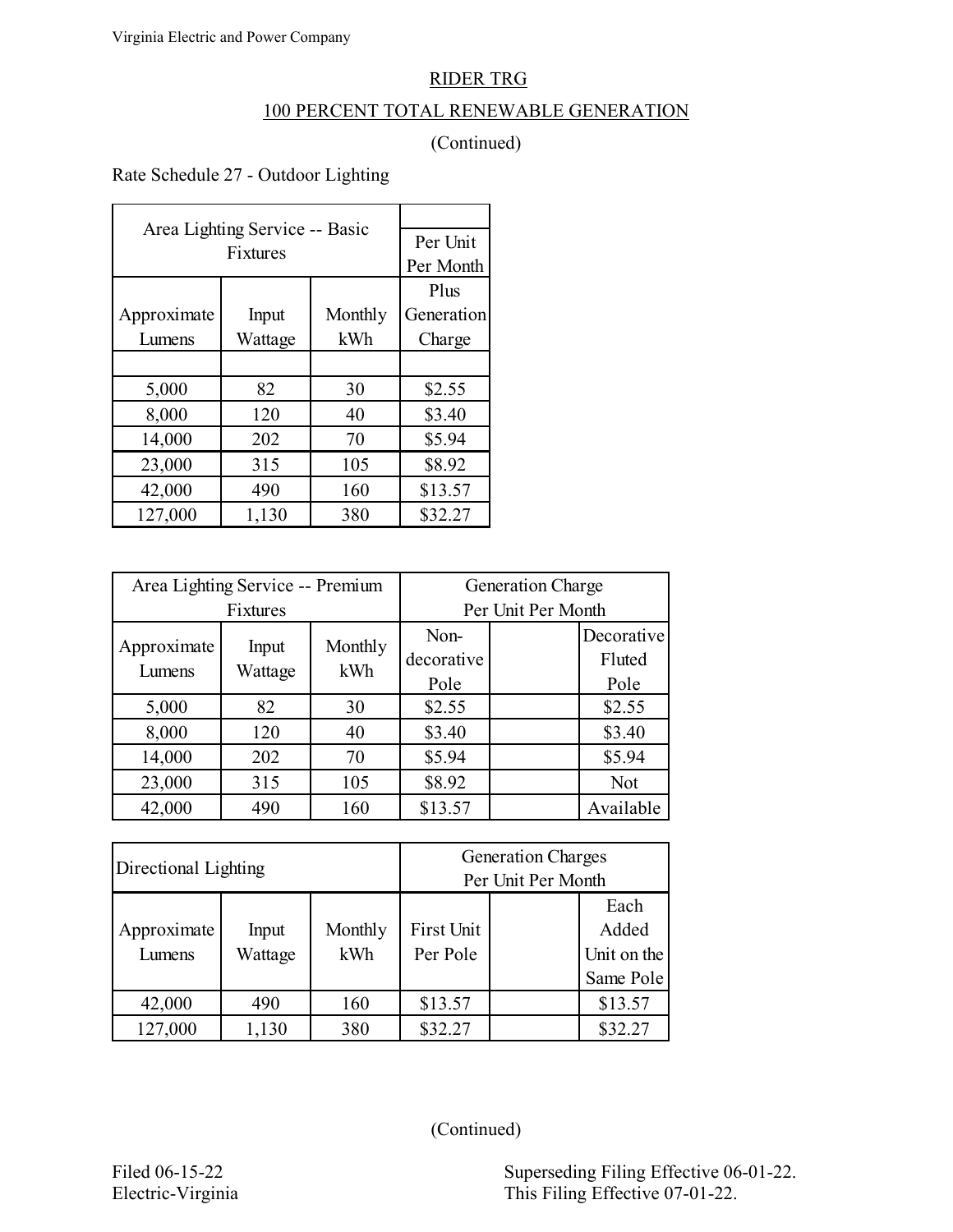## 100 PERCENT TOTAL RENEWABLE GENERATION

## (Continued)

## Rate Schedule 27 - Outdoor Lighting (Continued)

| Wide-area Lighting Service<br>(Expressway fixture) |                  |                | <b>Generation Charges</b><br>Per Unit Per Month |  |                                           |
|----------------------------------------------------|------------------|----------------|-------------------------------------------------|--|-------------------------------------------|
| Approximate<br>Lumens                              | Input<br>Wattage | Monthly<br>kWh | First Unit<br>Per Pole                          |  | Each<br>Added<br>Unit on the<br>Same Pole |
| 23,000                                             | 315              | 105            | \$8.92                                          |  | \$8.92                                    |
| 42,000                                             | 490              | 160            | \$13.57                                         |  | \$13.57                                   |

| Suburban Lighting Service --<br>Residential Underground Only | Per Unit<br>Per Month        |    |        |
|--------------------------------------------------------------|------------------------------|----|--------|
| Approximate<br>Lumens                                        | Plus<br>Generation<br>Charge |    |        |
| 5,000                                                        | 82                           | 30 | \$2.55 |
| 8,000                                                        | 120                          | 40 | \$3.40 |

(Continued)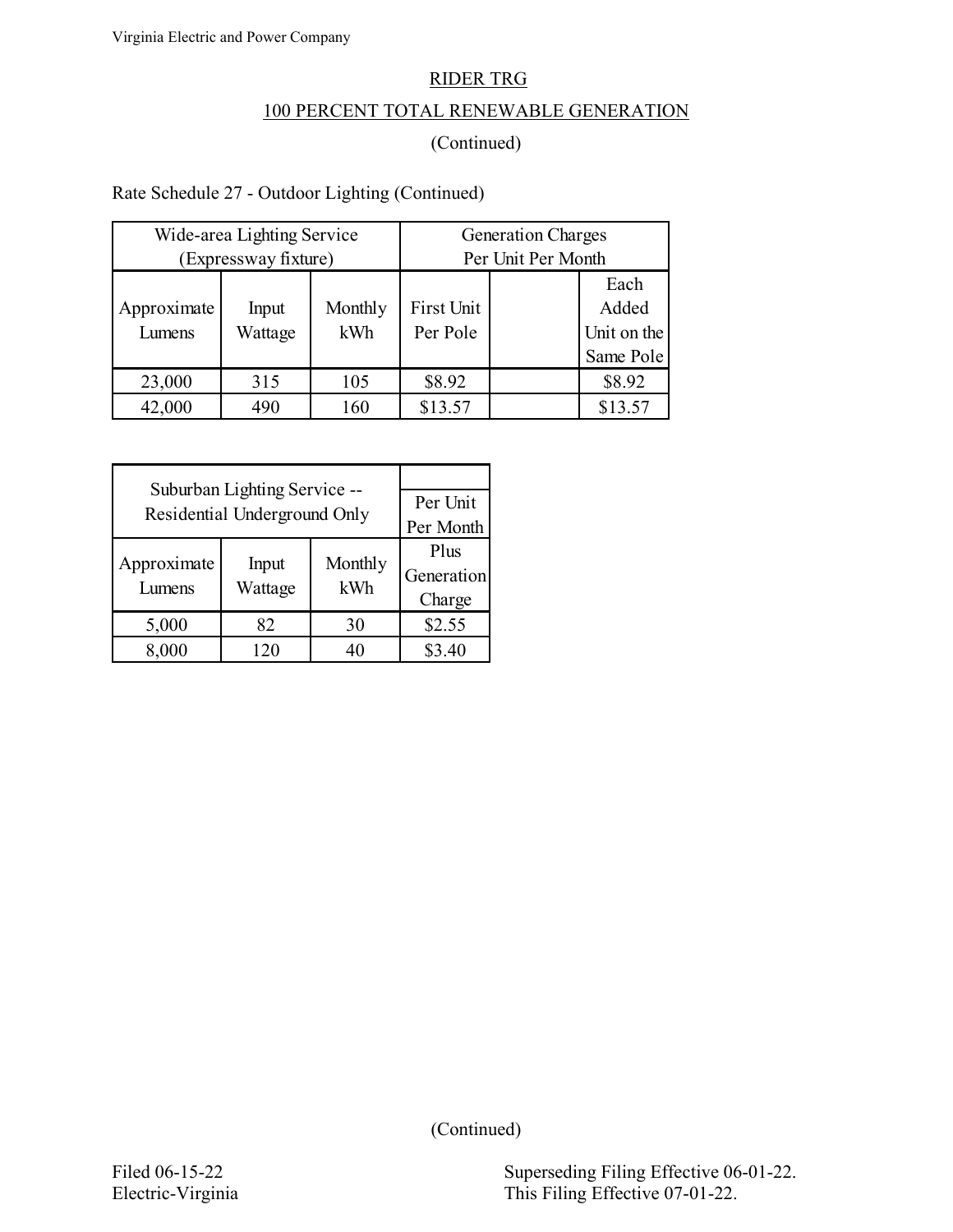### 100 PERCENT TOTAL RENEWABLE GENERATION

### (Continued)

Rate Schedule 28 - Outdoor Lighting

L

| Watchlite, Area, and Roadway Lighting | Rate Per Unit<br>Per Month |                  |                |                              |
|---------------------------------------|----------------------------|------------------|----------------|------------------------------|
| Approximate<br>Lumens                 | Type                       | Input<br>Wattage | Monthly<br>kWh | Plus<br>Generation<br>Charge |
| 3,300                                 | Mercury<br>Vapor           | 125              | 40             | \$3.40                       |
| 7,000                                 | Mercury<br>Vapor           | 208              | 70             | \$5.95                       |
| 11,000                                | Mercury<br>Vapor           | 294              | 100            | \$8.50                       |
| 20,000                                | Mercury<br>Vapor           | 452              | 150            | \$12.75                      |
| 33,000                                | Mercury<br>Vapor           | 765              | 250            | \$21.21                      |
| 53,000                                | Mercury<br>Vapor           | 1,080            | 360            | \$30.55                      |
| 5,000                                 | Sodium<br>Vapor            | 82               | 30             | \$2.54                       |
| 8,000                                 | Sodium<br>Vapor            | 120              | 40             | \$3.38                       |
| 14,000                                | Sodium<br>Vapor            | 202              | 70             | \$5.95                       |
| 23,000                                | Sodium<br>Vapor            | 315              | 105            | \$8.91                       |
| 42,000                                | Sodium<br>Vapor            | 490              | 160            | \$13.59                      |
| 127,000                               | Sodium<br>Vapor            | 1,130            | 380            | \$32.27                      |

(Continued)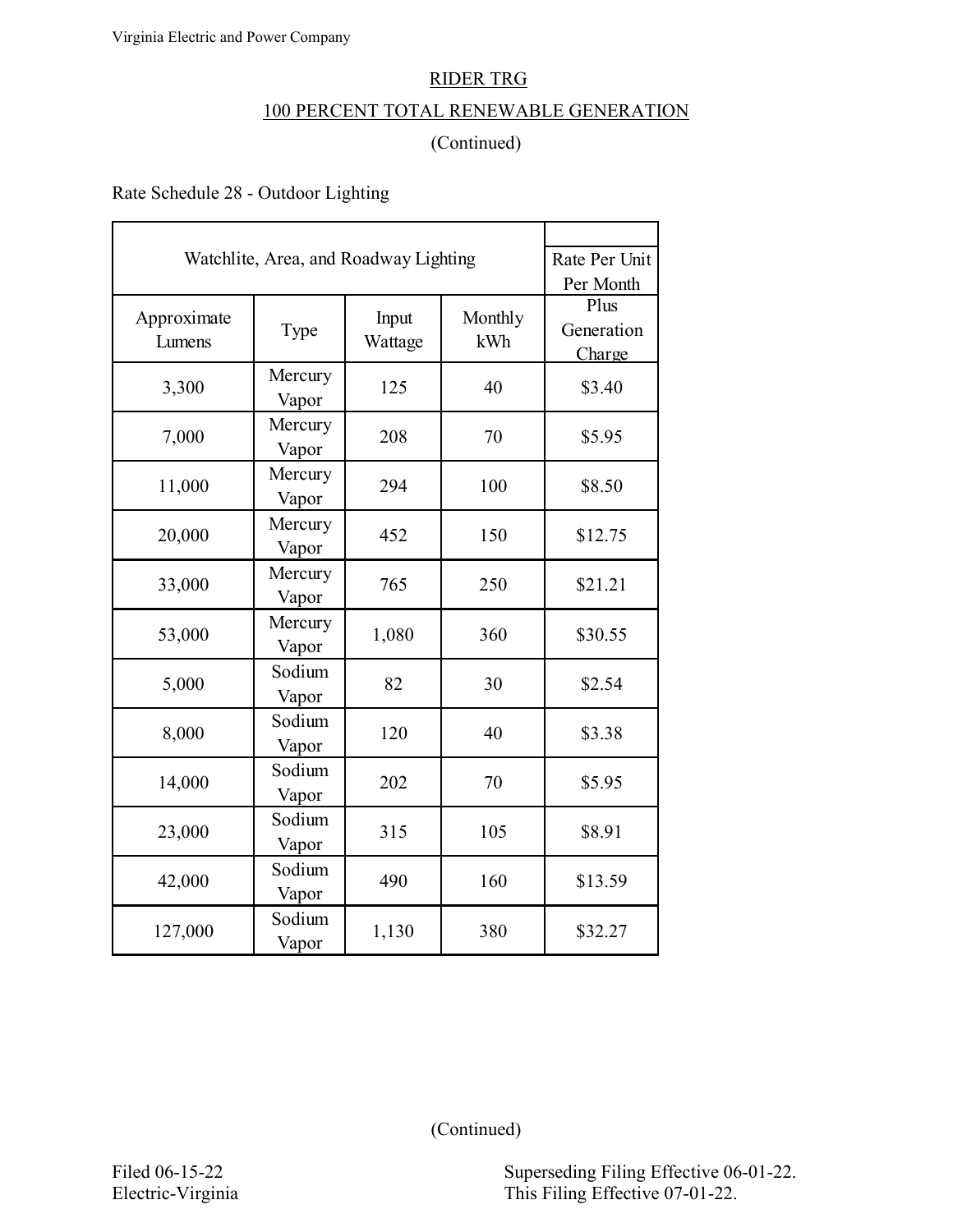### 100 PERCENT TOTAL RENEWABLE GENERATION

### (Continued)

Rate Schedule 28 - Outdoor Lighting (Continued)

| Urbanlites - Rectangular shaped luminaires which                                                                       |                              |     |     |         |
|------------------------------------------------------------------------------------------------------------------------|------------------------------|-----|-----|---------|
| provide sharp cut-off light patterns along with decorative,<br>environmental qualities, applicable to Area and Roadway | Rate Per Unit<br>Per Month   |     |     |         |
| Approximate<br>Lumens                                                                                                  | Plus<br>Generation<br>Charge |     |     |         |
| 20,000                                                                                                                 | Mercury<br>Vapor             | 452 | 150 | \$12.75 |
| 14,000                                                                                                                 | Sodium<br>Vapor              | 202 | 70  | \$5.95  |
| 23,000                                                                                                                 | Sodium<br>Vapor              | 315 | 105 | \$8.91  |
| 42,000                                                                                                                 | Sodium<br>Vapor              | 490 | 160 | \$13.59 |

|                       | Rate Per Unit    |                  |                |                              |
|-----------------------|------------------|------------------|----------------|------------------------------|
|                       | Per Month        |                  |                |                              |
| Approximate<br>Lumens | Type             | Input<br>Wattage | Monthly<br>kWh | Plus<br>Generation<br>Charge |
| 20,000                | Mercury<br>Vapor | 452              | 150            | \$12.75                      |
| 53,000                | Mercury<br>Vapor | 1,080            | 360            | \$30.55                      |
| 42,000                | Sodium<br>Vapor  | 490              | 160            | \$13.20                      |
| 127,000               | Sodium<br>Vapor  | 1,130            | 380            | \$31.72                      |

(Continued)